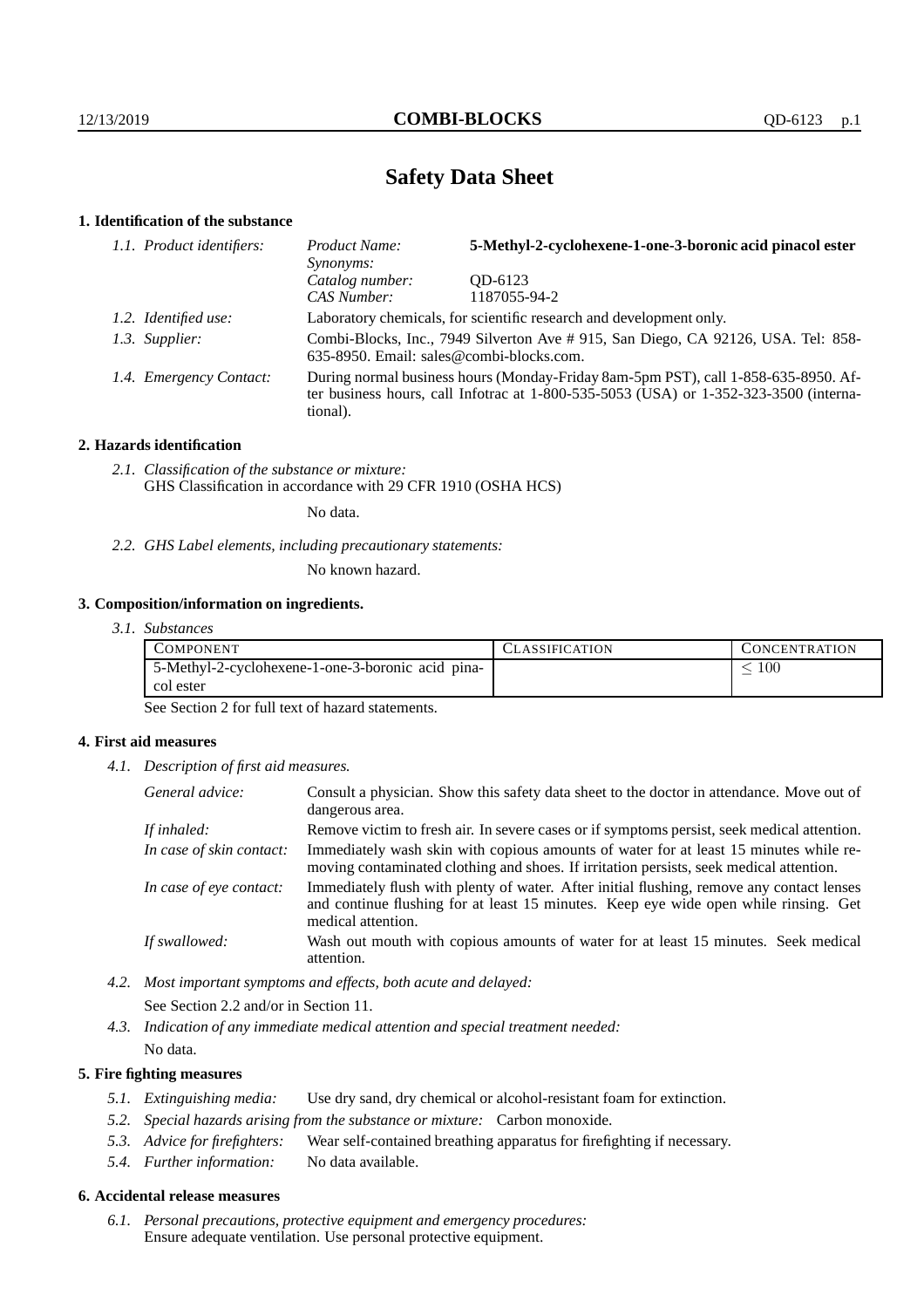|                                                                                | 6.2. Environmental precautions:                                                                                                                                                                                                                                     |                                                                                                                                                                                                                                                                    |  |  |  |
|--------------------------------------------------------------------------------|---------------------------------------------------------------------------------------------------------------------------------------------------------------------------------------------------------------------------------------------------------------------|--------------------------------------------------------------------------------------------------------------------------------------------------------------------------------------------------------------------------------------------------------------------|--|--|--|
|                                                                                | Should not be released into the environment. See Section 12 for additional ecological information.                                                                                                                                                                  |                                                                                                                                                                                                                                                                    |  |  |  |
|                                                                                |                                                                                                                                                                                                                                                                     | 6.3. Methods and materials for containment and cleaning up:                                                                                                                                                                                                        |  |  |  |
| Sweep up or vacuum up spillage and collect in suitable container for disposal. |                                                                                                                                                                                                                                                                     |                                                                                                                                                                                                                                                                    |  |  |  |
| 6.4. Reference to other sections:                                              |                                                                                                                                                                                                                                                                     |                                                                                                                                                                                                                                                                    |  |  |  |
|                                                                                |                                                                                                                                                                                                                                                                     | Refer to protective measures listed in Sections 8 and 13.                                                                                                                                                                                                          |  |  |  |
|                                                                                | 7. Handling and storage                                                                                                                                                                                                                                             |                                                                                                                                                                                                                                                                    |  |  |  |
|                                                                                |                                                                                                                                                                                                                                                                     | 7.1. Precautions for safe handling: Avoid contact with skin and eyes. Avoid inhalation of vapour or mist. Keep away<br>from sources of ignition - No smoking. Take measures to prevent the build up of electro-<br>static charge. For precautions see section 2.2. |  |  |  |
|                                                                                | 7.2. Conditions for safe storage, including any incompatibilities: Store under $-20^{\circ}$ C. Keep container tightly closed in<br>a dry and well-ventilated place. Containers which are opened must be carefully resealed<br>and kept upright to prevent leakage. |                                                                                                                                                                                                                                                                    |  |  |  |
|                                                                                | Laboratory chemicals, for scientific research and development only.<br>7.3. Specific end use(s):                                                                                                                                                                    |                                                                                                                                                                                                                                                                    |  |  |  |
|                                                                                | 8. Exposure Controls / Personal protection                                                                                                                                                                                                                          |                                                                                                                                                                                                                                                                    |  |  |  |
|                                                                                | 8.1. Control parameters:                                                                                                                                                                                                                                            |                                                                                                                                                                                                                                                                    |  |  |  |
|                                                                                |                                                                                                                                                                                                                                                                     | Components with workplace control parameters: Contains no substances with occupational exposure limit values.                                                                                                                                                      |  |  |  |
|                                                                                | 8.2. Exposure controls:                                                                                                                                                                                                                                             |                                                                                                                                                                                                                                                                    |  |  |  |
|                                                                                |                                                                                                                                                                                                                                                                     | Appropriate engineering controls: Ensure that eyewash stations and safety showers are close to the workstation<br>location. Ensure adequate ventilation, especially in confined areas.                                                                             |  |  |  |
|                                                                                | Personal protective equipment:                                                                                                                                                                                                                                      |                                                                                                                                                                                                                                                                    |  |  |  |
|                                                                                | Eye/face protection:                                                                                                                                                                                                                                                | Wear appropriate protective eyeglasses or chemical safety goggles as described by OSHA's<br>eye and face protection regulations in 29 CFR 1910.133 or European Standard EN166.                                                                                     |  |  |  |
|                                                                                | Skin protection:                                                                                                                                                                                                                                                    | Handle with gloves. Gloves must be inspected prior to use. Use proper glove removal                                                                                                                                                                                |  |  |  |

technique (without touching glove's outer surface) to avoid skin contact with this product. Dispose of contaminated gloves after use in accordance with applicable laws and good laboratory practices. Wash and dry hands

Body Protection: Complete suit protecting against chemicals, Flame retardant antistatic protective clothing., The type of protective equipment must be selected according to the concentration and amount of the dangerous substance at the specific workplace.

Respiratory protection:

Control of environmental exposure: Prevent further leakage or spillage if safe to do so. Do not let product enter drains.

## **9. Physical and chemical properties**

*9.1. Information on basic physical and chemical properties*

| (a)                | Appearance:                                   | Solid     |
|--------------------|-----------------------------------------------|-----------|
| (b)                | Odour:                                        | No data   |
| (c)                | Odour Threshold:                              | No data   |
| (d)                | pH:                                           | No data   |
| (e)                | Melting point/freezing point:                 | 60 - 80°C |
| (f)                | Initial boiling point and boiling range:      | No data   |
| (g)                | Flash point:                                  | No data   |
| (h)                | Evaporatoin rate:                             | No data   |
| (i)                | Flammability (solid, gas):                    | No data   |
| (j)                | Upper/lower flammability or explosive limits: | No data   |
| $\rm(k)$           | Vapour pressure:                              | No data   |
| (1)                | Vapour density:                               | No data   |
| (m)                | Relative density:                             | No data   |
| (n)                | Water solubility:                             | No data   |
| $\left( 0 \right)$ | Partition coefficient: n-octanol/water:       | No data   |
| (p)                | Auto-ignition:                                | No data   |
| (q)                | Decomposition temperature:                    | No data   |
| (r)                | Viscosity:                                    | No data   |
| (s)                | Explosive properties:                         | No data   |
| (t)                | Oxidizing properties:                         | No data   |
|                    |                                               |           |